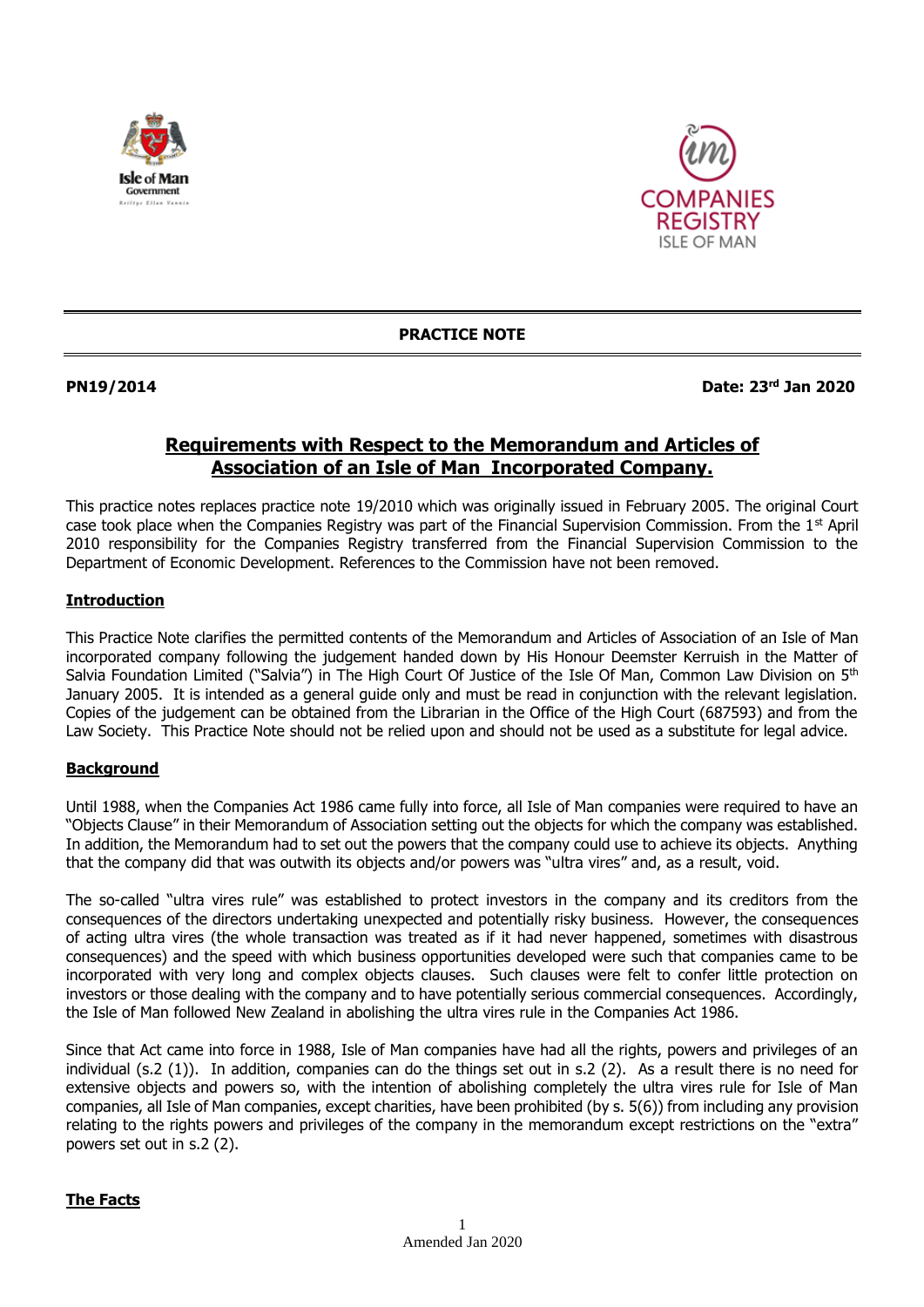In March 2004 incorporation papers were submitted to the Companies Registry for Salvia in terms of Part 1 of the Companies Act 1931. The Commission considered that the Memorandum of Association offended against sections 2(2) and 5(6) of the Companies Act 1986, as they attempted to restrict, or prohibit the exercise of certain rights, by the company other than the rights contained in the list identified in Section 2(2).

The papers were therefore rejected in terms of Section 283B (2) of the Companies Act 1931 on the grounds that they were contrary to the 1986 Act.

The papers were resubmitted and again rejected on the same grounds. The presenters then exercised their right of appeal in terms of Section 283C of the Companies Act 1931. His Worship The High Bailiff dismissed the appeal in September 2004. The presenters then appealed to the Common Law Division of the High Court. The appeal was heard on the 10<sup>th</sup> December 2004.

#### **The Appeal Decision**

His Honour Deemster Kerruish dismissed the appeal against a decision of the Financial Supervision Commission to refuse to accept incorporation papers it considered offended against sections 2(2) and 5(6) of the 1986 Act.

In his judgement, which considered the correct interpretation of Sections 2(2) and 5(6) of the Act, His Honour confirmed that:

- 1. The legislative purpose of the sections was to abolish the ultra vires rule, which rendered void any act of a company not in accordance with its objects and powers;
- 2. The sections achieved that legislative purpose and convey clearly Tynwald's intention by prohibiting restrictions on the objects or powers of a company, except in relation to restrictions of the powers specifically mentioned in section 2(2); and
- 3. The decision of the Commission to refuse to accept for registration documents that purported to restrict the powers of the company other than those conferred by section 2(2) was correct.

#### **Implications**

This judgement confirms that companies incorporated after the commencement of the Act  $(1<sup>st</sup>$  June 1988), except those incorporated for charitable purposes, are prohibited from including in their Memoranda of Association: -

an objects clause, or any provision purporting to set out what the company can do (e.g., "The object of the company is to hold shares in xyz limited";

any provision that seeks to restrict the activities of the company, (e.g., "The Company shall not be authorised to carry on the business of banking or insurance."); and

any restriction on the powers of the company other than in respect of the specific matters set out in section 2(2) (e.g., "The company cannot grant security for borrowings" – although a restriction on the granting or a floating charge **would** be permissible).

The purported inclusion of any of the above in the Articles of Association will also be contrary to the Act.

In light of the above, the Commission will continue to decline to accept incorporation papers purporting to contain an objects clause or any restriction on the company's rights powers or privileges, except as permitted by the 1986 Act.

The Commission is aware that there may be companies currently registered which do not comply with the 1986 Act. The Companies Registry therefore recommends that all Corporate Service Providers, company secretaries and directors to review existing Memoranda of Association to ensure they comply with that Act.

If you are uncertain about any requirement under the Acts you should seek appropriate legal advice.